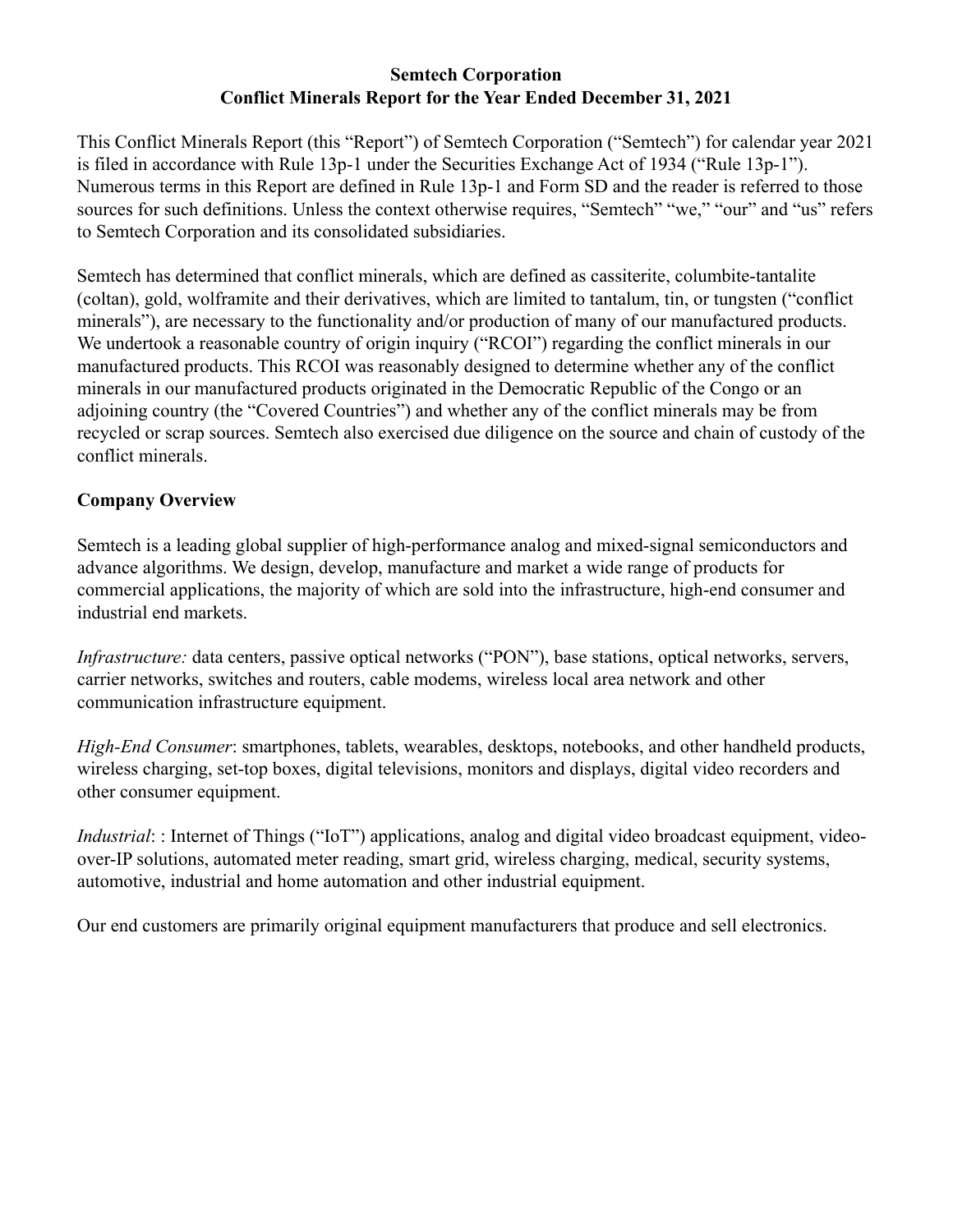#### **Product Overview**

During calendar year 2021, Semtech's product lines were classified in the following categories: Signal Integrity, Wireless and Sensing, and Protection. The majority of our products contain various metals, including conflict minerals, which originate in mines around the world.

*Signal Integrity.* We design, develop, manufacture and market a portfolio of optical data communications and video transport products used in a wide variety of infrastructure and industrial applications. Our comprehensive portfolio of integrated circuits ("ICs") for data centers, enterprise networks, PON, and wireless base station optical transceivers and high-speed interfaces ranges from 100Mbps to 400Gbps and supports key industry standards such as Fibre Channel, Infiniband, Ethernet, PON and synchronous optical networks. Our video products offer advanced solutions for next generation high-definition broadcast applications, as well as highly differentiated video-over-IP technology for professional audio video applications.

*Wireless and Sensing.* We design, develop, manufacture and market a portfolio of specialized radio frequency products used in a wide variety of industrial, medical and communications applications, and specialized sensing products used in industrial and consumer applications. Our wireless products, which include our LoRa® devices and wireless radio frequency technology ("LoRa Technology"), feature industry leading and longest range industrial, scientific and medical radio, enabling a lower total cost of ownership and increased reliability in all environments. These features make these products particularly suitable for machine-to-machine and IoT applications. Our unique sensing technology enables proximity sensing and advanced user interface solutions for our mobile and consumer products. Our wireless and sensing products can be found in a broad range of applications in the industrial, medical, and consumer markets. We also design, develop, and market power product devices that control, alter, regulate, and condition the power within electronic systems focused on the LoRa and IoT infrastructure segment. The highest volume product types within this category are switching voltage regulators, combination switching and linear regulators, smart regulators, isolated switches, and wireless charging.

*Protection.* We design, develop, manufacture and market high-performance protection devices, which are often referred to as transient voltage suppressors ("TVS"). TVS devices provide protection for electronic systems where voltage spikes (called transients), such as electrostatic discharge, electrical over stress or secondary lightning surge energy, can permanently damage sensitive ICs. Our portfolio of protection solutions include filter and termination devices that are integrated with the TVS device. Our products provide robust protection while preserving signal integrity in high-speed communications, networking and video interfaces. These products also operate at very low voltage. Our protection products can be found in a broad range of applications including smart phones, LCD and organic light-emitting diode TVs and displays, set-top boxes, monitors and displays, tablets, computers, notebooks, base stations, routers, automobile and industrial systems.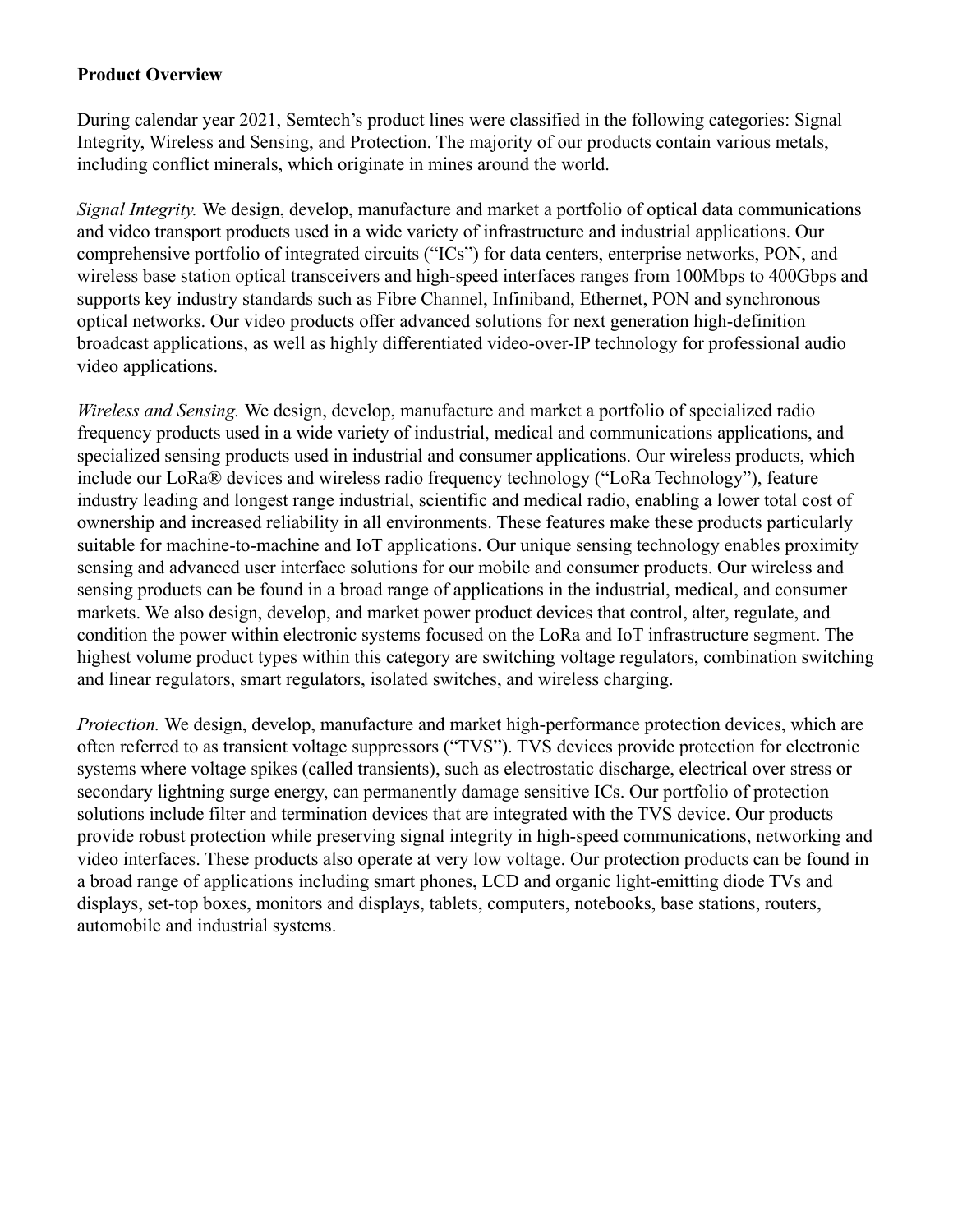# **Reasonable Country of Origin Inquiry and Due Diligence Process**

Semtech as a purchaser is many steps removed from the mining of the conflict minerals that is necessary to the functionality or production of our semiconductor products. We do not purchase raw ore or unrefined conflict minerals, and we do no purchasing in the Covered Countries. In order to manage the scope of this task, we relied upon our suppliers to provide information on the origin of the conflict minerals contained in components and materials supplied to us, including sources of conflict minerals that are supplied to them from sub-tier suppliers. Our suppliers are expected to provide the conflict minerals sourcing information to us per our Conflict Minerals Policy (available at:

https://www.semtech.com/uploads/quality/SEMDOC004328-Conflict-Minerals-Semtech-Policy-Program-Expectations.pdf) and the Semtech Policy Regarding Conflict Metals Procured from Conflict Areas (available at: https://www.semtech.com/uploads/quality/Metals-Procured-from-Conflict-Areas-Policy.pdf). We have also implemented a vendor qualification requirement that requires the provision of such information upon engagement of a new vendor.

For this Report, we performed an analysis of our products and product components, and the role that suppliers play throughout our manufacturing and product delivery processes. We defined the scope of our conflict minerals due diligence by identifying and reaching out to our current suppliers that provide components or engage in manufacturing activities that are likely to contain conflict minerals. We adopted the standard Conflict Minerals reporting template ("CMRT") established by the Responsible Minerals Initiative (the "RMI") and launched our conflict minerals due diligence communication survey to these suppliers, who are foundries, materials, and turnkey and assembly service suppliers.

We designed our due diligence measures to be in conformity, in all material respects, with the framework in the Organization for Economic Co-operation and Development Due Diligence Guidance for Responsible Supply Chains of Minerals from Conflict-Affected and High-Risk Areas and related supplements for gold, tin, tantalum and tungsten ("OECD Framework").

Summarized below are the design components of our conflict minerals program as they relate to the fivestep framework set forth in the OECD Framework:

1. Establish strong company management systems:

- Adopted a Conflict Minerals Policy which provides that Semtech will seek to ensure, to the extent reasonably practicable in light of existing supply chain validation and auditing capabilities, that the products within our supply chain are not fabricated nor assembled with metals whose origin traces back to any "conflict areas" as identified by the Dodd- Frank Wall Street Reform and Consumer Protection Act of 2010;
- Established a conflict minerals working group to oversee our due diligence process;
- Communicated with our direct suppliers and requested that they execute the CMRT annually;
- Incorporated vendor qualification requirements related to conflict minerals in our standard qualification process so that current and future suppliers are obligated to participate in a supply chain survey and related due diligence activities; and
- Established a company-wide grievance mechanism, EthicsPoint®, that serves as Semtech's confidential and anonymous procedure for employee submissions of concerns regarding ethical violations or questionable accounting or auditing matters, including concerns with violations of Semtech's Conflict Minerals Policy.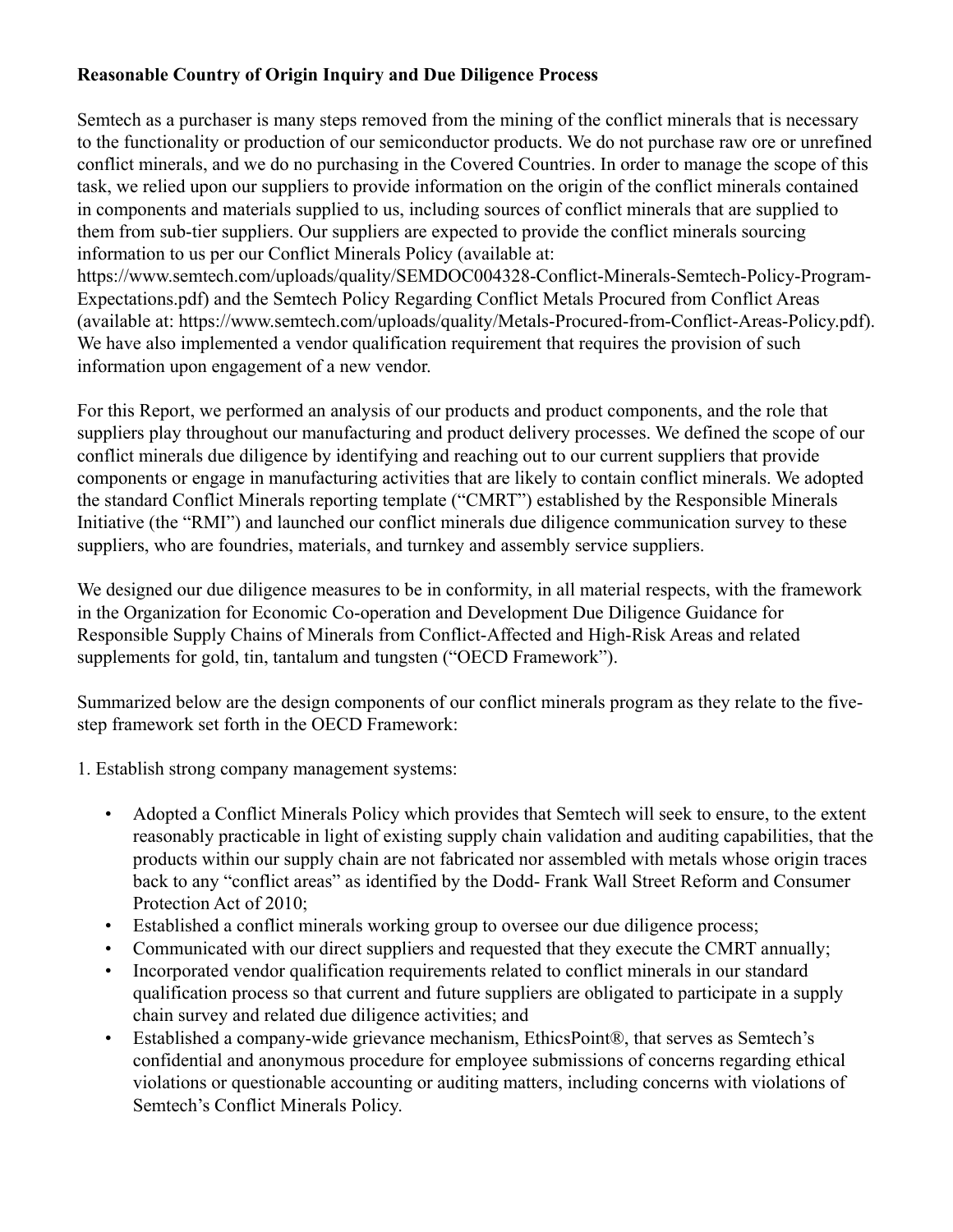- 2. Identify and assess risks in our supply chain:
	- Identified direct suppliers that supply products to Semtech that may contain conflict minerals;
	- Conducted a supply-chain survey with direct suppliers using the CMRT to identify the smelters and refiners which contribute refined conflict minerals to Semtech products;
	- Compared the smelters and refiners identified by direct suppliers via the supply-chain survey against the list of smelter and refiner facilities which have received an RMAP Conformant designation as a result of an independent third party smelter audit conducted pursuant to RMI's Responsible Minerals Assurance Process ("RMAP"); and
	- Reviewed other information provided by direct suppliers with respect to their investigations regarding smelters and refiners within their supply chain.

3. Design and implement a strategy to respond to identified risks:

• Followed up with direct suppliers that did not respond to the survey or that provided incomplete responses.

4. Support the development and implementation of independent third party audits of smelters' and refiners' sourcing:

- Semtech does not have a direct relationship with conflict minerals smelters and refiners, nor do we perform direct audits of these entities that provide our supply chain with conflict minerals. However, we do rely upon third parties to coordinate and conduct third-party audits of these entities. We rely upon the published results of these third-party audits to validate the responsible sourcing practices of the smelters and refiners in our supply chain.
- 5. Report annually on supply chain due diligence:
	- In addition to this Report which discloses our supply chain due diligence, further information about our supply chain due diligence is disclosed in the Semtech Policy Regarding Conflict Metals Procured from Conflict Areas which is posted on our website at https://www.semtech.com/uploads/quality/Metals-Procured-from-Conflict-Areas-Policy.pdf, and our Conflict Minerals Policy which is posted on our website at https://www.semtech.com/uploads/quality/SEMDOC004328-Conflict-Minerals-Semtech-Policy-Program-Expectations.pdf.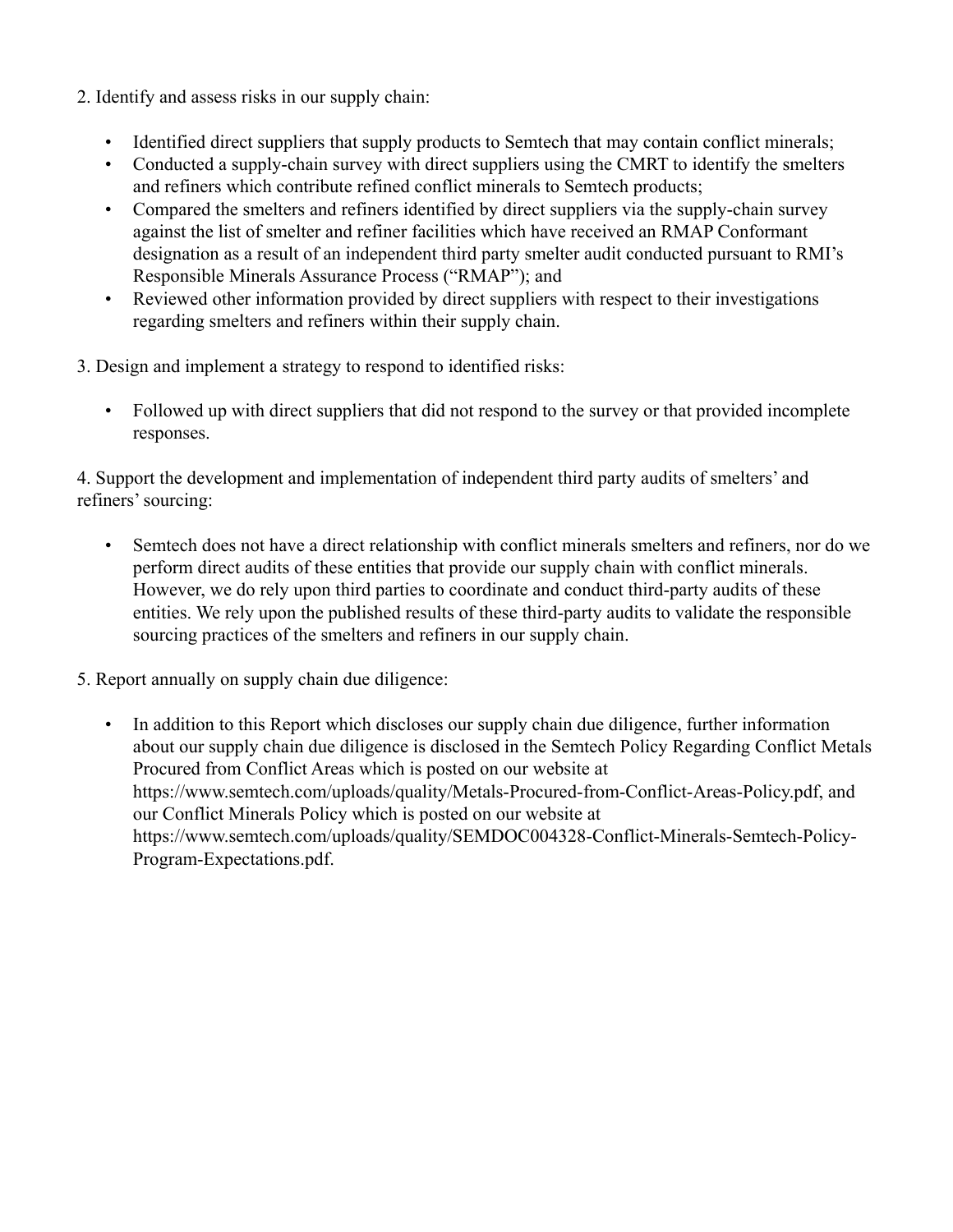### **Results of Due Diligence**

For the reporting period January 1 to December 31, 2021, following our RCOI and our due diligence process, we have reason to believe that a portion of the conflict minerals used in our products originated from the Covered Countries, but we have not identified any instances in which the sourcing of conflict minerals directly or indirectly financed or benefitted armed groups in the Covered Countries.

Our determination as to the origins and chain of custody of the conflict minerals is based on the RCOI and due diligence measures described above and expressly subject to the Cautionary Statements set forth below.

As a result of Semtech's due diligence efforts, we received survey responses to the CMRT from 53 suppliers, representing 100% of our suppliers that we believe provide components to us, or engage in manufacturing activities for us, that may contain conflict minerals (the "Covered Components/Materials"). 91% (48 of the responding suppliers) stated that they did, in fact, provide Covered Components/Materials. 17 of the responding suppliers confirmed that the Covered Components/Materials they provided to us either (a) did not contain conflict minerals sourced from the Covered Countries, or (b) originated entirely from recycled or scrap sources.

Although the remaining 31 responding suppliers stated that the Covered Components/Materials they provided to us (a) may contain conflict minerals sourced from the Covered Countries, and (b) did not originate entirely from recycled or scrap sources, all responding suppliers provided information regarding smelters and refineries in their supply chains. Semtech has confirmed that 100% of the 234 unique smelters and refineries identified by our responding suppliers as potentially in our supply chain are on the list of smelters and refineries that have been determined to responsibly source materials and have been designated RMAP Conformant pursuant to the RMAP.

Validation under the RMAP process has been accepted by our industry as a reputable standard for determining whether a smelter or refiner processes conflict minerals that directly or indirectly finance or benefit armed groups. Like our industry peers, Semtech relies on the independent third-party audits conducted pursuant to the RMAP as furnishing a reasonable basis to conclude that smelters and refiners validated under such program have control procedures that prevent them from directly or indirectly financing or benefiting armed groups operating in the Covered Countries. Because of industry acceptance of the RMAP, Semtech found no reasonable basis for independently determining that these validated smelters and refiners sourced conflict minerals that directly or indirectly finance or benefit armed groups in the Covered Countries.